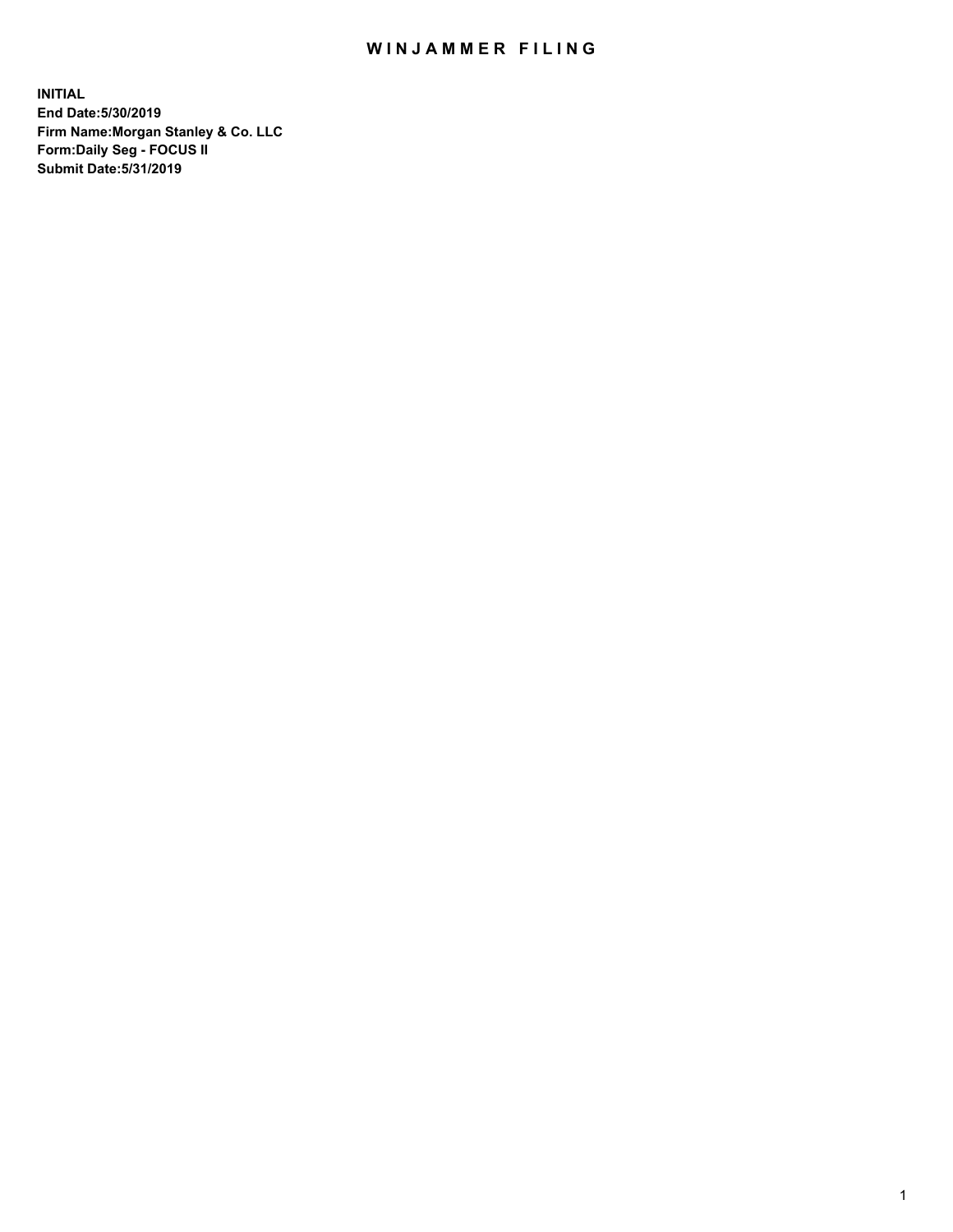**INITIAL End Date:5/30/2019 Firm Name:Morgan Stanley & Co. LLC Form:Daily Seg - FOCUS II Submit Date:5/31/2019 Daily Segregation - Cover Page**

| Name of Company                                                                                                                                                                                                                                                                                                               | Morgan Stanley & Co. LLC                                    |
|-------------------------------------------------------------------------------------------------------------------------------------------------------------------------------------------------------------------------------------------------------------------------------------------------------------------------------|-------------------------------------------------------------|
| <b>Contact Name</b>                                                                                                                                                                                                                                                                                                           | <b>Ikram Shah</b>                                           |
| <b>Contact Phone Number</b>                                                                                                                                                                                                                                                                                                   | 212-276-0963                                                |
| <b>Contact Email Address</b>                                                                                                                                                                                                                                                                                                  | Ikram.shah@morganstanley.com                                |
| FCM's Customer Segregated Funds Residual Interest Target (choose one):<br>a. Minimum dollar amount: ; or<br>b. Minimum percentage of customer segregated funds required:% ; or<br>c. Dollar amount range between: and; or<br>d. Percentage range of customer segregated funds required between:% and%.                        | 235,000,000<br><u>0</u><br><u>00</u><br>0 <sup>0</sup>      |
| FCM's Customer Secured Amount Funds Residual Interest Target (choose one):<br>a. Minimum dollar amount: ; or<br>b. Minimum percentage of customer secured funds required:%; or<br>c. Dollar amount range between: and; or<br>d. Percentage range of customer secured funds required between:% and%.                           | 140,000,000<br><u>0</u><br>0 <sub>0</sub><br>0 <sub>0</sub> |
| FCM's Cleared Swaps Customer Collateral Residual Interest Target (choose one):<br>a. Minimum dollar amount: ; or<br>b. Minimum percentage of cleared swaps customer collateral required:%; or<br>c. Dollar amount range between: and; or<br>d. Percentage range of cleared swaps customer collateral required between:% and%. | 92,000,000<br><u>0</u><br>0 Q<br>00                         |

Attach supporting documents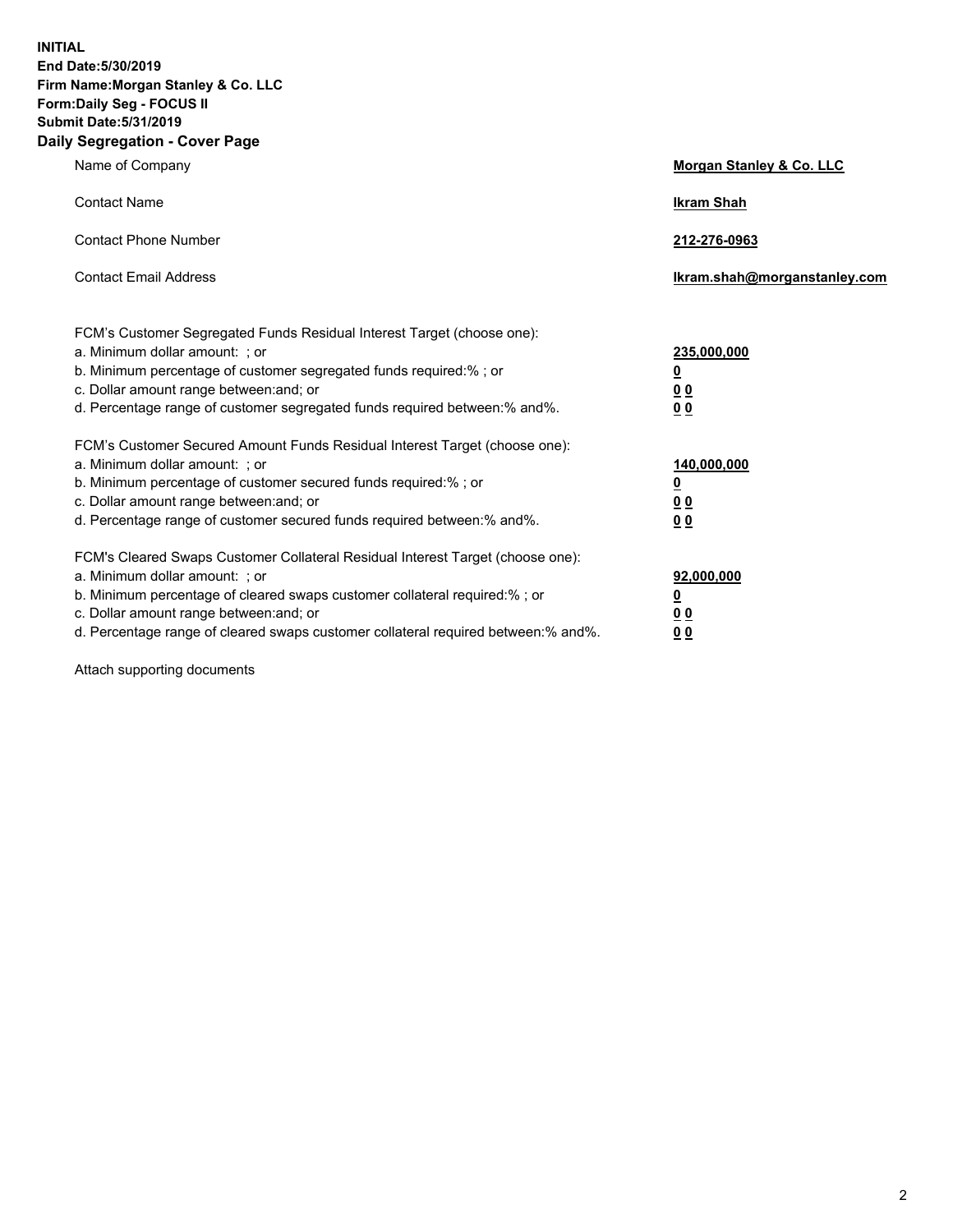## **INITIAL End Date:5/30/2019 Firm Name:Morgan Stanley & Co. LLC Form:Daily Seg - FOCUS II Submit Date:5/31/2019 Daily Segregation - Secured Amounts**

|    | Foreign Futures and Foreign Options Secured Amounts                                         |                               |
|----|---------------------------------------------------------------------------------------------|-------------------------------|
|    | Amount required to be set aside pursuant to law, rule or regulation of a foreign            | $0$ [7305]                    |
|    | government or a rule of a self-regulatory organization authorized thereunder                |                               |
| 1. | Net ledger balance - Foreign Futures and Foreign Option Trading - All Customers             |                               |
|    | A. Cash                                                                                     | 3,183,848,400 [7315           |
|    | B. Securities (at market)                                                                   | 2,563,405,913 [7317           |
| 2. | Net unrealized profit (loss) in open futures contracts traded on a foreign board of trade   | <u>-488,224,694</u> [7325]    |
| 3. | Exchange traded options                                                                     |                               |
|    | a. Market value of open option contracts purchased on a foreign board of trade              | 16,339,475 [7335]             |
|    | b. Market value of open contracts granted (sold) on a foreign board of trade                | -12,220,189 [7337]            |
| 4. | Net equity (deficit) (add lines 1.2. and 3.)                                                | 5,263,148,905 [7345]          |
| 5. | Account liquidating to a deficit and account with a debit balances - gross amount           | 150,331,356 [7351]            |
|    | Less: amount offset by customer owned securities                                            | -149,697,186 [7352]           |
| 6. | Amount required to be set aside as the secured amount - Net Liquidating Equity              | 5,263,783,075 [7355           |
|    | Method (add lines 4 and 5)                                                                  |                               |
| 7. | Greater of amount required to be set aside pursuant to foreign jurisdiction (above) or line | 5,263,783,075 [7360           |
|    | 6.                                                                                          |                               |
|    | FUNDS DEPOSITED IN SEPARATE REGULATION 30.7 ACCOUNTS                                        |                               |
| 1. | Cash in banks                                                                               |                               |
|    | A. Banks located in the United States                                                       | 196,482,276 [7500]            |
|    | B. Other banks qualified under Regulation 30.7                                              | 189,068,564 [7520]            |
|    |                                                                                             | [7530]                        |
| 2. | Securities                                                                                  |                               |
|    | A. In safekeeping with banks located in the United States                                   | 724,391,231 [7540]            |
|    | B. In safekeeping with other banks qualified under Regulation 30.7                          | 0 [7560] 724,391,23           |
| 3. | Equities with registered futures commission merchants                                       |                               |
|    | A. Cash                                                                                     | 5,918,689 [7580]              |
|    | <b>B.</b> Securities                                                                        | $0$ [7590]                    |
|    | C. Unrealized gain (loss) on open futures contracts                                         | -450,942 [7600]               |
|    | D. Value of long option contracts                                                           | $0$ [7610]                    |
|    | E. Value of short option contracts                                                          | 0 <sup>[7615]</sup> 5,467,747 |
| 4. | Amounts held by clearing organizations of foreign boards of trade                           |                               |
|    | A. Cash                                                                                     | $0$ [7640]                    |
|    | <b>B.</b> Securities                                                                        | $0$ [7650]                    |
|    | C. Amount due to (from) clearing organization - daily variation                             | $0$ [7660]                    |
|    | D. Value of long option contracts                                                           | $0$ [7670]                    |
|    | E. Value of short option contracts                                                          | 0 [7675] 0 [7680]             |
| 5. | Amounts held by members of foreign boards of trade                                          |                               |
|    | A. Cash                                                                                     | 2,984,494,935 [7700           |
|    | <b>B.</b> Securities                                                                        | 1,839,014,681 [7710           |
|    | C. Unrealized gain (loss) on open futures contracts                                         | [7720] <b>487,773,752</b>     |
|    | D. Value of long option contracts                                                           | 16,339,475 [7730]             |
|    | E. Value of short option contracts                                                          | -12,220,189 [7735]            |
|    |                                                                                             | [7740]                        |
| 6. | Amounts with other depositories designated by a foreign board of trade                      | $0$ [7760]                    |
| 7. | Segregated funds on hand                                                                    | $0$ [7765]                    |
| 8. | Total funds in separate section 30.7 accounts                                               | 5,455,264,968 [7770           |
| 9. | Excess (deficiency) Set Aside for Secured Amount (subtract line 7 Secured Statement         | 191,481,893 [7380]            |
|    | Page 1 from Line 8)                                                                         |                               |
|    |                                                                                             |                               |

- 10. Management Target Amount for Excess funds in separate section 30.7 accounts **140,000,000** [7780]
- 11. Excess (deficiency) funds in separate 30.7 accounts over (under) Management Target **51,481,893** [7785]

**8,400** [7315] **5,913** [7317]

8,905 [7345] Less: amount offset by customer owned securities **-149,697,186** [7352] **634,170** [7354] **5,263,783,075** [7355]

## **3,075** [7360]

B. Other banks qualified under Regulation 30.7 **189,068,564** [7520] **385,550,840**

B. In safekeeping with other banks qualified under Regulation 30.7 **0** [7560] **724,391,231** [7570]

E. Value of short option contracts **0** [7615] **5,467,747** [7620]

 A. Cash **2,984,494,935** [7700] B. Securities **1,839,014,681** [7710] E. Value of short option contracts **-12,220,189** [7735] **4,339,855,150** 8. 1. 968 [7770] **191,481,893** [7380]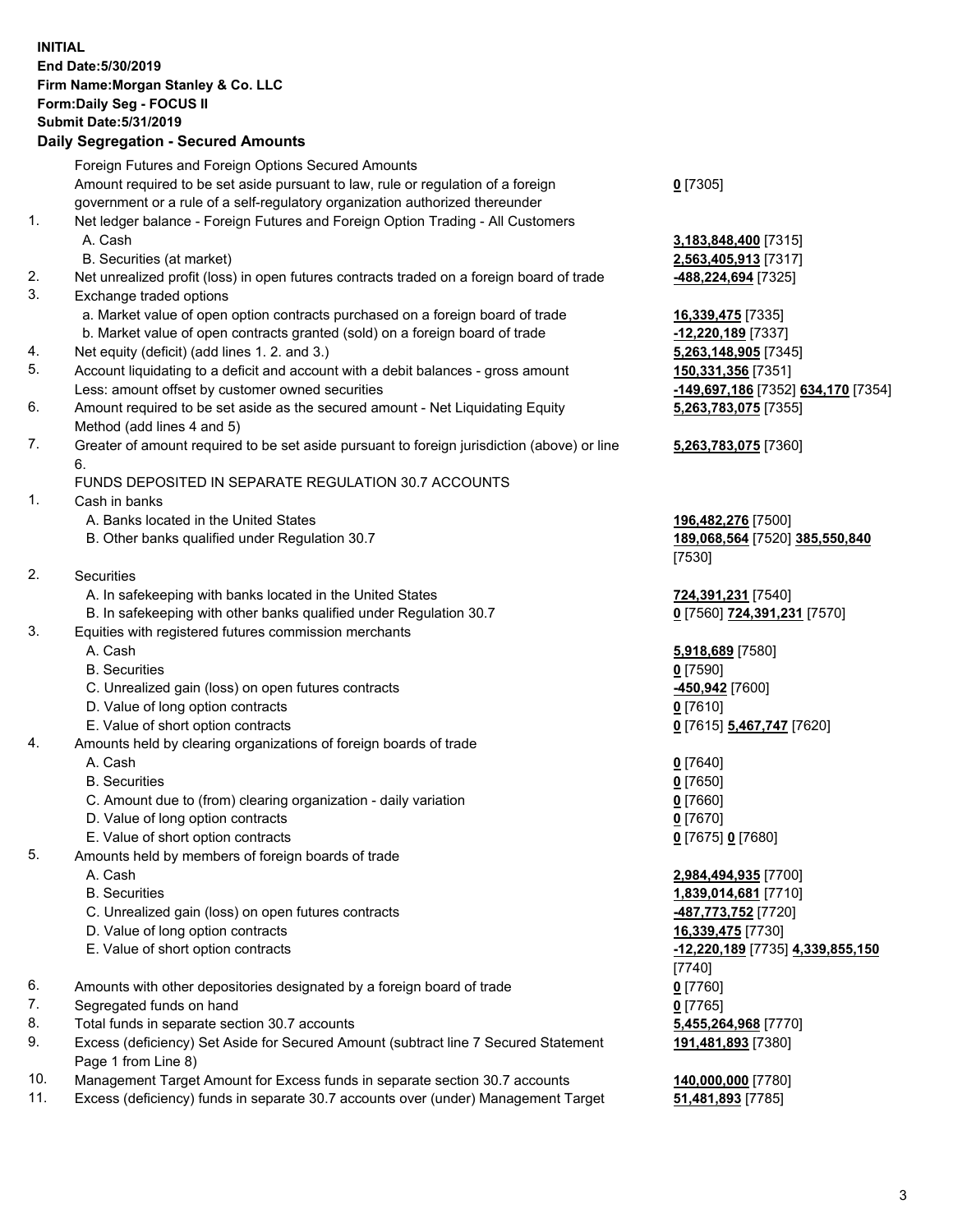|     | <b>INITIAL</b><br>End Date: 5/30/2019<br>Firm Name: Morgan Stanley & Co. LLC<br><b>Form:Daily Seg - FOCUS II</b><br><b>Submit Date: 5/31/2019</b><br>Daily Segregation - Segregation Statement |                                                      |
|-----|------------------------------------------------------------------------------------------------------------------------------------------------------------------------------------------------|------------------------------------------------------|
|     |                                                                                                                                                                                                |                                                      |
| 1.  | SEGREGATION REQUIREMENTS (Section 4d(2) of the CEAct)                                                                                                                                          |                                                      |
|     | Net ledger balance<br>A. Cash                                                                                                                                                                  |                                                      |
|     | B. Securities (at market)                                                                                                                                                                      | <u>10,876,050,593</u> [7010]<br>6,147,096,749 [7020] |
| 2.  | Net unrealized profit (loss) in open futures contracts traded on a contract market                                                                                                             | -325,924,454 [7030]                                  |
| 3.  | Exchange traded options                                                                                                                                                                        |                                                      |
|     | A. Add market value of open option contracts purchased on a contract market                                                                                                                    | 450,253,310 [7032]                                   |
|     | B. Deduct market value of open option contracts granted (sold) on a contract market                                                                                                            | <mark>-304,185,815</mark> [7033]                     |
| 4.  | Net equity (deficit) (add lines 1, 2 and 3)                                                                                                                                                    | 16,843,290,383 [7040]                                |
| 5.  | Accounts liquidating to a deficit and accounts with                                                                                                                                            |                                                      |
|     | debit balances - gross amount                                                                                                                                                                  | 190,978,850 [7045]                                   |
|     | Less: amount offset by customer securities                                                                                                                                                     | -190,427,988 [7047] 550,862 [7050]                   |
| 6.  | Amount required to be segregated (add lines 4 and 5)                                                                                                                                           | 16,843,841,245 [7060]                                |
|     | FUNDS IN SEGREGATED ACCOUNTS                                                                                                                                                                   |                                                      |
| 7.  | Deposited in segregated funds bank accounts                                                                                                                                                    |                                                      |
|     | A. Cash                                                                                                                                                                                        | 4,112,309,886 [7070]                                 |
|     | B. Securities representing investments of customers' funds (at market)                                                                                                                         | $0$ [7080]                                           |
|     | C. Securities held for particular customers or option customers in lieu of cash (at<br>market)                                                                                                 | 690,985,595 [7090]                                   |
| 8.  | Margins on deposit with derivatives clearing organizations of contract markets                                                                                                                 |                                                      |
|     | A. Cash                                                                                                                                                                                        | 6,522,740,150 [7100]                                 |
|     | B. Securities representing investments of customers' funds (at market)                                                                                                                         | $0$ [7110]                                           |
|     | C. Securities held for particular customers or option customers in lieu of cash (at<br>market)                                                                                                 | 5,456,111,154 [7120]                                 |
| 9.  | Net settlement from (to) derivatives clearing organizations of contract markets                                                                                                                | 192,477,498 [7130]                                   |
| 10. | Exchange traded options                                                                                                                                                                        |                                                      |
|     | A. Value of open long option contracts                                                                                                                                                         | 450,253,310 [7132]                                   |
|     | B. Value of open short option contracts                                                                                                                                                        | -304,185,815 [7133]                                  |
| 11. | Net equities with other FCMs                                                                                                                                                                   |                                                      |
|     | A. Net liquidating equity                                                                                                                                                                      | 10,231,439 [7140]                                    |
|     | B. Securities representing investments of customers' funds (at market)                                                                                                                         | $0$ [7160]                                           |
|     | C. Securities held for particular customers or option customers in lieu of cash (at                                                                                                            | $0$ [7170]                                           |
|     | market)                                                                                                                                                                                        |                                                      |
| 12. | Segregated funds on hand                                                                                                                                                                       | $0$ [7150]                                           |
| 13. | Total amount in segregation (add lines 7 through 12)                                                                                                                                           | 17,130,923,217 [7180]                                |
| 14. | Excess (deficiency) funds in segregation (subtract line 6 from line 13)                                                                                                                        | 287,081,972 [7190]                                   |
| 15. | Management Target Amount for Excess funds in segregation                                                                                                                                       | 235,000,000 [7194]                                   |

16. Excess (deficiency) funds in segregation over (under) Management Target Amount Excess

**52,081,972** [7198]